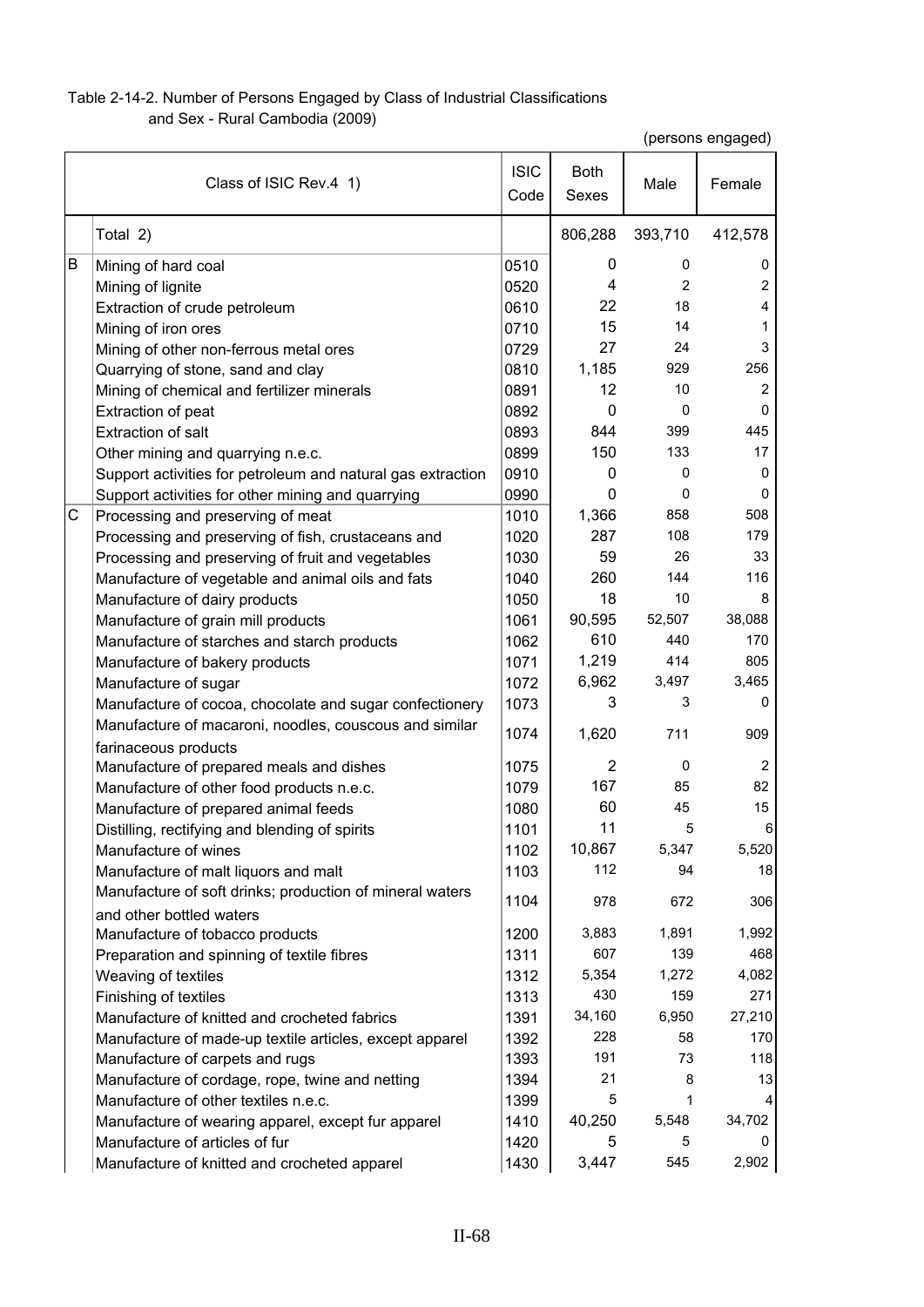| Class of ISIC Rev.4 1)                                                 | <b>ISIC</b><br>Code | <b>Both</b><br>Sexes | Male           | Female         |
|------------------------------------------------------------------------|---------------------|----------------------|----------------|----------------|
| Tanning and dressing of leather; dressing and dyeing of fur            | 1511                | $\overline{2}$       | $\overline{2}$ | $\mathbf 0$    |
| Manufacture of luggage, handbags and the like, saddlery<br>and harness | 1512                | 16                   | 10             | 6              |
| Manufacture of footwear                                                | 1520                | 9,366                | 455            | 8,911          |
| Sawmilling and planing of wood                                         | 1610                | 1,731                | 1,218          | 513            |
| Manufacture of veneer sheets and wood-based panels                     | 1621                | 663                  | 313            | 350            |
| Manufacture of builders' carpentry and joinery                         | 1622                | 2,250                | 1,688          | 562            |
| Manufacture of wooden containers                                       | 1623                | 17                   | 9              | 8              |
| Manufacture of other products of wood; manufacture of                  |                     |                      |                |                |
| articles of cork, straw and plaiting materials                         | 1629                | 3,175                | 1,312          | 1,863          |
| Manufacture of pulp, paper and paperboard                              | 1701                | 297                  | 196            | 101            |
| Manufacture of corrugated paper and paperboard and of                  |                     |                      |                |                |
| containers of paper and paperboard                                     | 1702                | 112                  | 90             | 22             |
| Manufacture of other articles of paper and paperboard                  | 1709                | 17                   | 7              | 10             |
| Printing                                                               | 1811                | 147                  | 103            | 44             |
| Service activities related to printing                                 | 1812                | 249                  | 137            | 112            |
| Reproduction of recorded media                                         | 1820                | 18                   | 12             | 6              |
| Manufacture of coke oven products                                      | 1910                | 83                   | 49             | 34             |
| Manufacture of refined petroleum products                              | 1920                | 41                   | 34             | 7              |
| Manufacture of basic chemicals                                         | 2011                | 19                   | 16             | 3              |
| Manufacture of fertilizers and nitrogen compounds                      | 2012                | 0                    | 0              | 0              |
| Manufacture of plastics and synthetic rubber in primary                | 2013                | 1,020                | 567            | 453            |
| Manufacture of pesticides and other agrochemical products              | 2021                | 9                    | 7              | $\overline{c}$ |
| Manufacture of paints, varnishes and similar coatings,                 |                     |                      |                |                |
| printing ink and mastics                                               | 2022                | 113                  | 80             | 33             |
| Manufacture of soap and detergents, cleaning and                       |                     |                      |                |                |
| polishing preparations, perfumes and toilet preparations               | 2023                | 214                  | 116            | 98             |
| Manufacture of man-made fibres                                         | 2030                | 10                   | 6              | 4              |
| Manufacture of pharmaceuticals, medicinal chemical and                 |                     |                      |                |                |
| botanical products                                                     | 2100                | 230                  | 179            | 51             |
| Manufacture of rubber tyres and tubes; retreading and                  | 2211                |                      |                |                |
| rebuilding of rubber tyres                                             |                     | 1                    | 1              | 0              |
| Manufacture of other rubber products                                   | 2219                | 293                  | 262            | 31             |
| Manufacture of plastics products                                       | 2220                | 125                  | 85             | 40             |
| Manufacture of glass and glass products                                | 2310                | 241                  | 187            | 54             |
| Manufacture of non-metallic mineral products n.e.c.                    | 2390                | 3                    | 2              | 1              |
| Manufacture of refractory products                                     | 2391                | 12                   | 10             | $\overline{2}$ |
| Manufacture of clay building materials                                 | 2392                | 9,503                | 5,176          | 4,327          |
| Manufacture of other porcelain and ceramic products                    | 2393                | 30                   | 2              | 28             |
| Manufacture of cement, lime and plaster                                | 2394                | 457                  | 324            | 133            |
| Manufacture of articles of concrete, cement and plaster                | 2395                | 3,009                | 2,066          | 943            |
| Cutting, shaping and finishing of stone                                | 2396                | 59                   | 39             | 20             |
| Manufacture of other non-metallic mineral products                     | 2399                | 12                   | 6              | 6              |
| Manufacture of basic iron and steel                                    | 2410                | 13                   | 12             | 1              |
| Manufacture of basic precious and other non-ferrous                    | 2420                | 0                    | 0              | 0              |
| Casting of iron and steel                                              | 2431                | $\overline{7}$       | 6              | 1              |
| Casting of non-ferrous metals                                          | 2432                | 66                   | 56             | 10             |
| Manufacture of structural metal products                               | 2511                | 986                  | 790            | 196            |
| Manufacture of tanks, reservoirs and containers of metal               | 2512                | 244                  | 171            | 73             |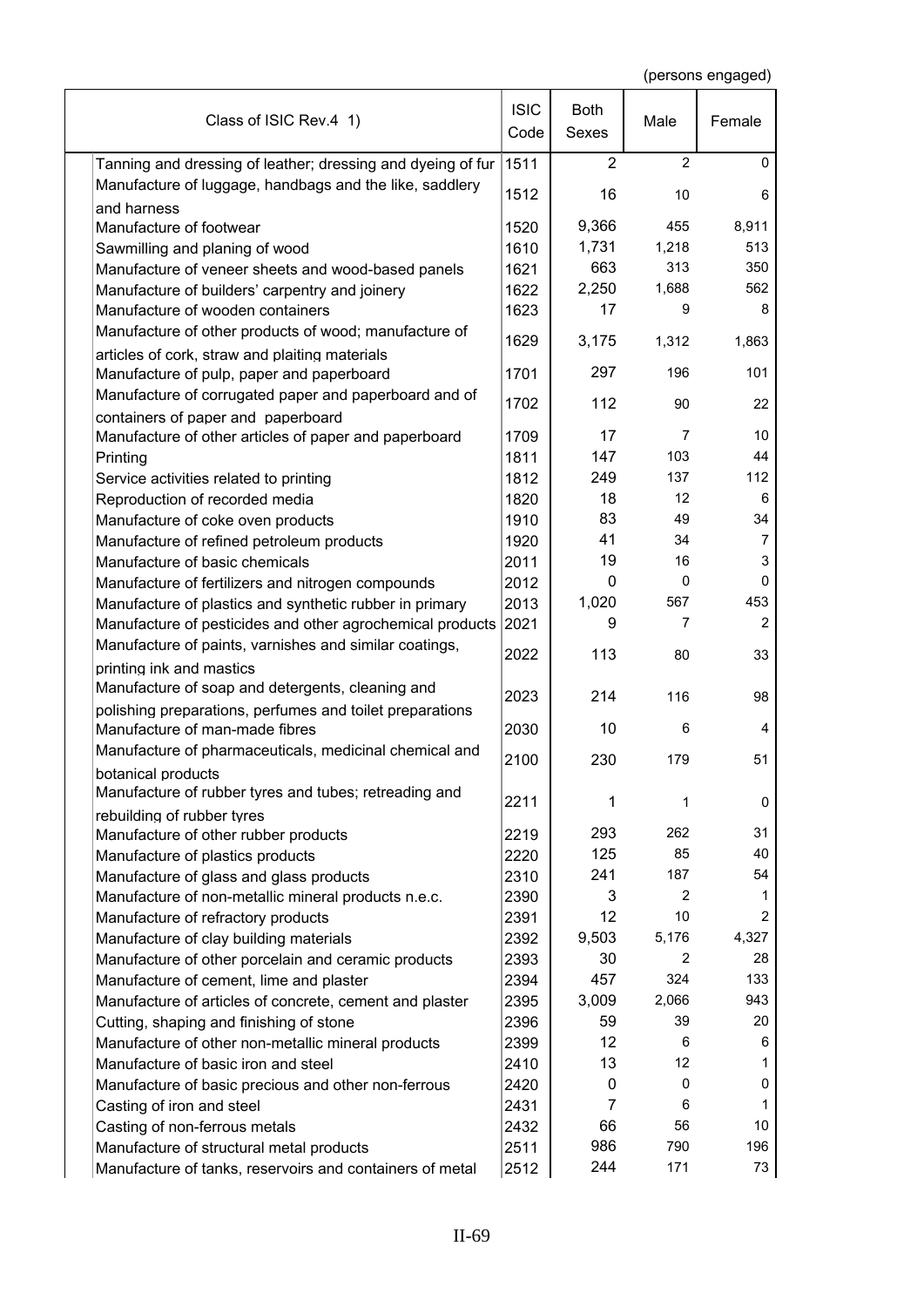| Manufacture of steam generators, except central heating<br>2513<br>9<br>8<br>1<br>hot water boilers<br>36<br>19<br>17<br>2520<br>Manufacture of weapons and ammunition<br>Forging, pressing, stamping and roll-forming of metal;<br>2591<br>8<br>5<br>3<br>powder metallurgy<br>1,954<br>548<br>2592<br>2,502<br>Treatment and coating of metals; machining<br>1,401<br>1,087<br>314<br>2593<br>Manufacture of cutlery, hand tools and general hardware<br>667<br>448<br>219<br>2599<br>Manufacture of other fabricated metal products n.e.c.<br>2610<br>0<br>0<br>0<br>Manufacture of electronic components and boards<br>3<br>$\overline{2}$<br>2630<br>Manufacture of communication equipment<br>1<br>Manufacture of irradiation, electrometrical and<br>2660<br>$\mathbf{0}$<br>0<br>0<br>electrotherapeutic equipment<br>$\overline{c}$<br>5<br>3<br>2680<br>Manufacture of magnetic and optical media<br>Manufacture of electric motors, generators, transformers<br>9<br>$\overline{2}$<br>2710<br>7<br>and electricity distribution and control apparatusand<br>control apparatus<br>96<br>Manufacture of other electronic and electric wires and<br>96<br>0<br>2732<br>0<br>2733<br>0<br>0<br>Manufacture of wiring devices<br>414<br>441<br>855<br>Manufacture of domestic appliances<br>2750<br>Manufacture of engines and turbines, except aircraft,<br>2811<br>11<br>6<br>5<br>vehicle and cycle engines<br>0<br>0<br>Manufacture of other pumps, compressors, taps and valves 2813<br>0<br>23<br>12<br>2815<br>35<br>Manufacture of ovens, furnaces and furnace burners<br>2819<br>0<br>0<br>0<br>Manufacture of other general-purpose machinery<br>13<br>2821<br>9<br>Manufacture of agricultural and forestry machinery<br>4<br>Manufacture of machinery for food, beverage and tobacco<br>2825<br>3<br>3<br>6<br>processing<br>5<br>5<br>Manufacture of motor vehicles<br>0<br>2910<br>Manufacture of bodies (coachwork) for motor vehicles;<br>82<br>2920<br>52<br>30<br>manufacture of trailers and semi-trailers<br>$\overline{\mathbf{c}}$<br>2930<br>6<br>8<br>Manufacture of parts and accessories for motor vehicles<br>70<br>22<br>3011<br>48<br>Building of ships and floating structures<br>$\overline{2}$<br>3012<br>1<br>Building of pleasure and sporting boats<br>1<br>21<br>21<br>Manufacture of motorcycles<br>3091<br>0<br>657<br>359<br>298<br>Manufacture of bicycles and invalid carriages<br>3092<br>62<br>44<br>3099<br>18<br>Manufacture of other transport equipment n.e.c.<br>2,300<br>1,680<br>620<br>Manufacture of furniture<br>3100<br>1,540<br>1,085<br>455<br>Manufacture of jewellery and related articles<br>3211<br>12<br>3212<br>4<br>8<br>Manufacture of imitation jewellery and related articles<br>Manufacture of musical instruments<br>3220<br>6<br>5<br>1<br>7<br>$\overline{4}$<br>3<br>3290<br>Other manufacturing n.e.c.<br>21<br>3<br>18<br>3311<br>Repair of fabricated metal products<br>568<br>394<br>174<br>Repair of machinery<br>3312<br>161<br>112<br>49<br>3313<br>Repair of electronic and optical equipment<br>104<br>135<br>31<br>Repair of electrical equipment<br>3314<br>159<br>118<br>41<br>3315<br>Repair of transport equipment, except motor vehicles<br>69<br>50<br>Repair of other equipment<br>3319<br>19<br>95<br>26<br>Installation of industrial machinery and equipment<br>3320<br>69<br>D<br>11,719<br>7,364<br>4,355<br>3510<br>Electric power generation, transmission and distribution | Class of ISIC Rev.4 1) | <b>ISIC</b><br>Code | <b>Both</b><br>Sexes | Male | Female |
|-----------------------------------------------------------------------------------------------------------------------------------------------------------------------------------------------------------------------------------------------------------------------------------------------------------------------------------------------------------------------------------------------------------------------------------------------------------------------------------------------------------------------------------------------------------------------------------------------------------------------------------------------------------------------------------------------------------------------------------------------------------------------------------------------------------------------------------------------------------------------------------------------------------------------------------------------------------------------------------------------------------------------------------------------------------------------------------------------------------------------------------------------------------------------------------------------------------------------------------------------------------------------------------------------------------------------------------------------------------------------------------------------------------------------------------------------------------------------------------------------------------------------------------------------------------------------------------------------------------------------------------------------------------------------------------------------------------------------------------------------------------------------------------------------------------------------------------------------------------------------------------------------------------------------------------------------------------------------------------------------------------------------------------------------------------------------------------------------------------------------------------------------------------------------------------------------------------------------------------------------------------------------------------------------------------------------------------------------------------------------------------------------------------------------------------------------------------------------------------------------------------------------------------------------------------------------------------------------------------------------------------------------------------------------------------------------------------------------------------------------------------------------------------------------------------------------------------------------------------------------------------------------------------------------------------------------------------------------------------------------------------------------------------------------------------------------------------------------------------------------------------------------------------------------------------------------------------------------------------------------------------------------------------------------------------------------------------------------------------------------------------------------------------------------------------------------------------------------------------|------------------------|---------------------|----------------------|------|--------|
|                                                                                                                                                                                                                                                                                                                                                                                                                                                                                                                                                                                                                                                                                                                                                                                                                                                                                                                                                                                                                                                                                                                                                                                                                                                                                                                                                                                                                                                                                                                                                                                                                                                                                                                                                                                                                                                                                                                                                                                                                                                                                                                                                                                                                                                                                                                                                                                                                                                                                                                                                                                                                                                                                                                                                                                                                                                                                                                                                                                                                                                                                                                                                                                                                                                                                                                                                                                                                                                                                   |                        |                     |                      |      |        |
|                                                                                                                                                                                                                                                                                                                                                                                                                                                                                                                                                                                                                                                                                                                                                                                                                                                                                                                                                                                                                                                                                                                                                                                                                                                                                                                                                                                                                                                                                                                                                                                                                                                                                                                                                                                                                                                                                                                                                                                                                                                                                                                                                                                                                                                                                                                                                                                                                                                                                                                                                                                                                                                                                                                                                                                                                                                                                                                                                                                                                                                                                                                                                                                                                                                                                                                                                                                                                                                                                   |                        |                     |                      |      |        |
|                                                                                                                                                                                                                                                                                                                                                                                                                                                                                                                                                                                                                                                                                                                                                                                                                                                                                                                                                                                                                                                                                                                                                                                                                                                                                                                                                                                                                                                                                                                                                                                                                                                                                                                                                                                                                                                                                                                                                                                                                                                                                                                                                                                                                                                                                                                                                                                                                                                                                                                                                                                                                                                                                                                                                                                                                                                                                                                                                                                                                                                                                                                                                                                                                                                                                                                                                                                                                                                                                   |                        |                     |                      |      |        |
|                                                                                                                                                                                                                                                                                                                                                                                                                                                                                                                                                                                                                                                                                                                                                                                                                                                                                                                                                                                                                                                                                                                                                                                                                                                                                                                                                                                                                                                                                                                                                                                                                                                                                                                                                                                                                                                                                                                                                                                                                                                                                                                                                                                                                                                                                                                                                                                                                                                                                                                                                                                                                                                                                                                                                                                                                                                                                                                                                                                                                                                                                                                                                                                                                                                                                                                                                                                                                                                                                   |                        |                     |                      |      |        |
|                                                                                                                                                                                                                                                                                                                                                                                                                                                                                                                                                                                                                                                                                                                                                                                                                                                                                                                                                                                                                                                                                                                                                                                                                                                                                                                                                                                                                                                                                                                                                                                                                                                                                                                                                                                                                                                                                                                                                                                                                                                                                                                                                                                                                                                                                                                                                                                                                                                                                                                                                                                                                                                                                                                                                                                                                                                                                                                                                                                                                                                                                                                                                                                                                                                                                                                                                                                                                                                                                   |                        |                     |                      |      |        |
|                                                                                                                                                                                                                                                                                                                                                                                                                                                                                                                                                                                                                                                                                                                                                                                                                                                                                                                                                                                                                                                                                                                                                                                                                                                                                                                                                                                                                                                                                                                                                                                                                                                                                                                                                                                                                                                                                                                                                                                                                                                                                                                                                                                                                                                                                                                                                                                                                                                                                                                                                                                                                                                                                                                                                                                                                                                                                                                                                                                                                                                                                                                                                                                                                                                                                                                                                                                                                                                                                   |                        |                     |                      |      |        |
|                                                                                                                                                                                                                                                                                                                                                                                                                                                                                                                                                                                                                                                                                                                                                                                                                                                                                                                                                                                                                                                                                                                                                                                                                                                                                                                                                                                                                                                                                                                                                                                                                                                                                                                                                                                                                                                                                                                                                                                                                                                                                                                                                                                                                                                                                                                                                                                                                                                                                                                                                                                                                                                                                                                                                                                                                                                                                                                                                                                                                                                                                                                                                                                                                                                                                                                                                                                                                                                                                   |                        |                     |                      |      |        |
|                                                                                                                                                                                                                                                                                                                                                                                                                                                                                                                                                                                                                                                                                                                                                                                                                                                                                                                                                                                                                                                                                                                                                                                                                                                                                                                                                                                                                                                                                                                                                                                                                                                                                                                                                                                                                                                                                                                                                                                                                                                                                                                                                                                                                                                                                                                                                                                                                                                                                                                                                                                                                                                                                                                                                                                                                                                                                                                                                                                                                                                                                                                                                                                                                                                                                                                                                                                                                                                                                   |                        |                     |                      |      |        |
|                                                                                                                                                                                                                                                                                                                                                                                                                                                                                                                                                                                                                                                                                                                                                                                                                                                                                                                                                                                                                                                                                                                                                                                                                                                                                                                                                                                                                                                                                                                                                                                                                                                                                                                                                                                                                                                                                                                                                                                                                                                                                                                                                                                                                                                                                                                                                                                                                                                                                                                                                                                                                                                                                                                                                                                                                                                                                                                                                                                                                                                                                                                                                                                                                                                                                                                                                                                                                                                                                   |                        |                     |                      |      |        |
|                                                                                                                                                                                                                                                                                                                                                                                                                                                                                                                                                                                                                                                                                                                                                                                                                                                                                                                                                                                                                                                                                                                                                                                                                                                                                                                                                                                                                                                                                                                                                                                                                                                                                                                                                                                                                                                                                                                                                                                                                                                                                                                                                                                                                                                                                                                                                                                                                                                                                                                                                                                                                                                                                                                                                                                                                                                                                                                                                                                                                                                                                                                                                                                                                                                                                                                                                                                                                                                                                   |                        |                     |                      |      |        |
|                                                                                                                                                                                                                                                                                                                                                                                                                                                                                                                                                                                                                                                                                                                                                                                                                                                                                                                                                                                                                                                                                                                                                                                                                                                                                                                                                                                                                                                                                                                                                                                                                                                                                                                                                                                                                                                                                                                                                                                                                                                                                                                                                                                                                                                                                                                                                                                                                                                                                                                                                                                                                                                                                                                                                                                                                                                                                                                                                                                                                                                                                                                                                                                                                                                                                                                                                                                                                                                                                   |                        |                     |                      |      |        |
|                                                                                                                                                                                                                                                                                                                                                                                                                                                                                                                                                                                                                                                                                                                                                                                                                                                                                                                                                                                                                                                                                                                                                                                                                                                                                                                                                                                                                                                                                                                                                                                                                                                                                                                                                                                                                                                                                                                                                                                                                                                                                                                                                                                                                                                                                                                                                                                                                                                                                                                                                                                                                                                                                                                                                                                                                                                                                                                                                                                                                                                                                                                                                                                                                                                                                                                                                                                                                                                                                   |                        |                     |                      |      |        |
|                                                                                                                                                                                                                                                                                                                                                                                                                                                                                                                                                                                                                                                                                                                                                                                                                                                                                                                                                                                                                                                                                                                                                                                                                                                                                                                                                                                                                                                                                                                                                                                                                                                                                                                                                                                                                                                                                                                                                                                                                                                                                                                                                                                                                                                                                                                                                                                                                                                                                                                                                                                                                                                                                                                                                                                                                                                                                                                                                                                                                                                                                                                                                                                                                                                                                                                                                                                                                                                                                   |                        |                     |                      |      |        |
|                                                                                                                                                                                                                                                                                                                                                                                                                                                                                                                                                                                                                                                                                                                                                                                                                                                                                                                                                                                                                                                                                                                                                                                                                                                                                                                                                                                                                                                                                                                                                                                                                                                                                                                                                                                                                                                                                                                                                                                                                                                                                                                                                                                                                                                                                                                                                                                                                                                                                                                                                                                                                                                                                                                                                                                                                                                                                                                                                                                                                                                                                                                                                                                                                                                                                                                                                                                                                                                                                   |                        |                     |                      |      |        |
|                                                                                                                                                                                                                                                                                                                                                                                                                                                                                                                                                                                                                                                                                                                                                                                                                                                                                                                                                                                                                                                                                                                                                                                                                                                                                                                                                                                                                                                                                                                                                                                                                                                                                                                                                                                                                                                                                                                                                                                                                                                                                                                                                                                                                                                                                                                                                                                                                                                                                                                                                                                                                                                                                                                                                                                                                                                                                                                                                                                                                                                                                                                                                                                                                                                                                                                                                                                                                                                                                   |                        |                     |                      |      |        |
|                                                                                                                                                                                                                                                                                                                                                                                                                                                                                                                                                                                                                                                                                                                                                                                                                                                                                                                                                                                                                                                                                                                                                                                                                                                                                                                                                                                                                                                                                                                                                                                                                                                                                                                                                                                                                                                                                                                                                                                                                                                                                                                                                                                                                                                                                                                                                                                                                                                                                                                                                                                                                                                                                                                                                                                                                                                                                                                                                                                                                                                                                                                                                                                                                                                                                                                                                                                                                                                                                   |                        |                     |                      |      |        |
|                                                                                                                                                                                                                                                                                                                                                                                                                                                                                                                                                                                                                                                                                                                                                                                                                                                                                                                                                                                                                                                                                                                                                                                                                                                                                                                                                                                                                                                                                                                                                                                                                                                                                                                                                                                                                                                                                                                                                                                                                                                                                                                                                                                                                                                                                                                                                                                                                                                                                                                                                                                                                                                                                                                                                                                                                                                                                                                                                                                                                                                                                                                                                                                                                                                                                                                                                                                                                                                                                   |                        |                     |                      |      |        |
|                                                                                                                                                                                                                                                                                                                                                                                                                                                                                                                                                                                                                                                                                                                                                                                                                                                                                                                                                                                                                                                                                                                                                                                                                                                                                                                                                                                                                                                                                                                                                                                                                                                                                                                                                                                                                                                                                                                                                                                                                                                                                                                                                                                                                                                                                                                                                                                                                                                                                                                                                                                                                                                                                                                                                                                                                                                                                                                                                                                                                                                                                                                                                                                                                                                                                                                                                                                                                                                                                   |                        |                     |                      |      |        |
|                                                                                                                                                                                                                                                                                                                                                                                                                                                                                                                                                                                                                                                                                                                                                                                                                                                                                                                                                                                                                                                                                                                                                                                                                                                                                                                                                                                                                                                                                                                                                                                                                                                                                                                                                                                                                                                                                                                                                                                                                                                                                                                                                                                                                                                                                                                                                                                                                                                                                                                                                                                                                                                                                                                                                                                                                                                                                                                                                                                                                                                                                                                                                                                                                                                                                                                                                                                                                                                                                   |                        |                     |                      |      |        |
|                                                                                                                                                                                                                                                                                                                                                                                                                                                                                                                                                                                                                                                                                                                                                                                                                                                                                                                                                                                                                                                                                                                                                                                                                                                                                                                                                                                                                                                                                                                                                                                                                                                                                                                                                                                                                                                                                                                                                                                                                                                                                                                                                                                                                                                                                                                                                                                                                                                                                                                                                                                                                                                                                                                                                                                                                                                                                                                                                                                                                                                                                                                                                                                                                                                                                                                                                                                                                                                                                   |                        |                     |                      |      |        |
|                                                                                                                                                                                                                                                                                                                                                                                                                                                                                                                                                                                                                                                                                                                                                                                                                                                                                                                                                                                                                                                                                                                                                                                                                                                                                                                                                                                                                                                                                                                                                                                                                                                                                                                                                                                                                                                                                                                                                                                                                                                                                                                                                                                                                                                                                                                                                                                                                                                                                                                                                                                                                                                                                                                                                                                                                                                                                                                                                                                                                                                                                                                                                                                                                                                                                                                                                                                                                                                                                   |                        |                     |                      |      |        |
|                                                                                                                                                                                                                                                                                                                                                                                                                                                                                                                                                                                                                                                                                                                                                                                                                                                                                                                                                                                                                                                                                                                                                                                                                                                                                                                                                                                                                                                                                                                                                                                                                                                                                                                                                                                                                                                                                                                                                                                                                                                                                                                                                                                                                                                                                                                                                                                                                                                                                                                                                                                                                                                                                                                                                                                                                                                                                                                                                                                                                                                                                                                                                                                                                                                                                                                                                                                                                                                                                   |                        |                     |                      |      |        |
|                                                                                                                                                                                                                                                                                                                                                                                                                                                                                                                                                                                                                                                                                                                                                                                                                                                                                                                                                                                                                                                                                                                                                                                                                                                                                                                                                                                                                                                                                                                                                                                                                                                                                                                                                                                                                                                                                                                                                                                                                                                                                                                                                                                                                                                                                                                                                                                                                                                                                                                                                                                                                                                                                                                                                                                                                                                                                                                                                                                                                                                                                                                                                                                                                                                                                                                                                                                                                                                                                   |                        |                     |                      |      |        |
|                                                                                                                                                                                                                                                                                                                                                                                                                                                                                                                                                                                                                                                                                                                                                                                                                                                                                                                                                                                                                                                                                                                                                                                                                                                                                                                                                                                                                                                                                                                                                                                                                                                                                                                                                                                                                                                                                                                                                                                                                                                                                                                                                                                                                                                                                                                                                                                                                                                                                                                                                                                                                                                                                                                                                                                                                                                                                                                                                                                                                                                                                                                                                                                                                                                                                                                                                                                                                                                                                   |                        |                     |                      |      |        |
|                                                                                                                                                                                                                                                                                                                                                                                                                                                                                                                                                                                                                                                                                                                                                                                                                                                                                                                                                                                                                                                                                                                                                                                                                                                                                                                                                                                                                                                                                                                                                                                                                                                                                                                                                                                                                                                                                                                                                                                                                                                                                                                                                                                                                                                                                                                                                                                                                                                                                                                                                                                                                                                                                                                                                                                                                                                                                                                                                                                                                                                                                                                                                                                                                                                                                                                                                                                                                                                                                   |                        |                     |                      |      |        |
|                                                                                                                                                                                                                                                                                                                                                                                                                                                                                                                                                                                                                                                                                                                                                                                                                                                                                                                                                                                                                                                                                                                                                                                                                                                                                                                                                                                                                                                                                                                                                                                                                                                                                                                                                                                                                                                                                                                                                                                                                                                                                                                                                                                                                                                                                                                                                                                                                                                                                                                                                                                                                                                                                                                                                                                                                                                                                                                                                                                                                                                                                                                                                                                                                                                                                                                                                                                                                                                                                   |                        |                     |                      |      |        |
|                                                                                                                                                                                                                                                                                                                                                                                                                                                                                                                                                                                                                                                                                                                                                                                                                                                                                                                                                                                                                                                                                                                                                                                                                                                                                                                                                                                                                                                                                                                                                                                                                                                                                                                                                                                                                                                                                                                                                                                                                                                                                                                                                                                                                                                                                                                                                                                                                                                                                                                                                                                                                                                                                                                                                                                                                                                                                                                                                                                                                                                                                                                                                                                                                                                                                                                                                                                                                                                                                   |                        |                     |                      |      |        |
|                                                                                                                                                                                                                                                                                                                                                                                                                                                                                                                                                                                                                                                                                                                                                                                                                                                                                                                                                                                                                                                                                                                                                                                                                                                                                                                                                                                                                                                                                                                                                                                                                                                                                                                                                                                                                                                                                                                                                                                                                                                                                                                                                                                                                                                                                                                                                                                                                                                                                                                                                                                                                                                                                                                                                                                                                                                                                                                                                                                                                                                                                                                                                                                                                                                                                                                                                                                                                                                                                   |                        |                     |                      |      |        |
|                                                                                                                                                                                                                                                                                                                                                                                                                                                                                                                                                                                                                                                                                                                                                                                                                                                                                                                                                                                                                                                                                                                                                                                                                                                                                                                                                                                                                                                                                                                                                                                                                                                                                                                                                                                                                                                                                                                                                                                                                                                                                                                                                                                                                                                                                                                                                                                                                                                                                                                                                                                                                                                                                                                                                                                                                                                                                                                                                                                                                                                                                                                                                                                                                                                                                                                                                                                                                                                                                   |                        |                     |                      |      |        |
|                                                                                                                                                                                                                                                                                                                                                                                                                                                                                                                                                                                                                                                                                                                                                                                                                                                                                                                                                                                                                                                                                                                                                                                                                                                                                                                                                                                                                                                                                                                                                                                                                                                                                                                                                                                                                                                                                                                                                                                                                                                                                                                                                                                                                                                                                                                                                                                                                                                                                                                                                                                                                                                                                                                                                                                                                                                                                                                                                                                                                                                                                                                                                                                                                                                                                                                                                                                                                                                                                   |                        |                     |                      |      |        |
|                                                                                                                                                                                                                                                                                                                                                                                                                                                                                                                                                                                                                                                                                                                                                                                                                                                                                                                                                                                                                                                                                                                                                                                                                                                                                                                                                                                                                                                                                                                                                                                                                                                                                                                                                                                                                                                                                                                                                                                                                                                                                                                                                                                                                                                                                                                                                                                                                                                                                                                                                                                                                                                                                                                                                                                                                                                                                                                                                                                                                                                                                                                                                                                                                                                                                                                                                                                                                                                                                   |                        |                     |                      |      |        |
|                                                                                                                                                                                                                                                                                                                                                                                                                                                                                                                                                                                                                                                                                                                                                                                                                                                                                                                                                                                                                                                                                                                                                                                                                                                                                                                                                                                                                                                                                                                                                                                                                                                                                                                                                                                                                                                                                                                                                                                                                                                                                                                                                                                                                                                                                                                                                                                                                                                                                                                                                                                                                                                                                                                                                                                                                                                                                                                                                                                                                                                                                                                                                                                                                                                                                                                                                                                                                                                                                   |                        |                     |                      |      |        |
|                                                                                                                                                                                                                                                                                                                                                                                                                                                                                                                                                                                                                                                                                                                                                                                                                                                                                                                                                                                                                                                                                                                                                                                                                                                                                                                                                                                                                                                                                                                                                                                                                                                                                                                                                                                                                                                                                                                                                                                                                                                                                                                                                                                                                                                                                                                                                                                                                                                                                                                                                                                                                                                                                                                                                                                                                                                                                                                                                                                                                                                                                                                                                                                                                                                                                                                                                                                                                                                                                   |                        |                     |                      |      |        |
|                                                                                                                                                                                                                                                                                                                                                                                                                                                                                                                                                                                                                                                                                                                                                                                                                                                                                                                                                                                                                                                                                                                                                                                                                                                                                                                                                                                                                                                                                                                                                                                                                                                                                                                                                                                                                                                                                                                                                                                                                                                                                                                                                                                                                                                                                                                                                                                                                                                                                                                                                                                                                                                                                                                                                                                                                                                                                                                                                                                                                                                                                                                                                                                                                                                                                                                                                                                                                                                                                   |                        |                     |                      |      |        |
|                                                                                                                                                                                                                                                                                                                                                                                                                                                                                                                                                                                                                                                                                                                                                                                                                                                                                                                                                                                                                                                                                                                                                                                                                                                                                                                                                                                                                                                                                                                                                                                                                                                                                                                                                                                                                                                                                                                                                                                                                                                                                                                                                                                                                                                                                                                                                                                                                                                                                                                                                                                                                                                                                                                                                                                                                                                                                                                                                                                                                                                                                                                                                                                                                                                                                                                                                                                                                                                                                   |                        |                     |                      |      |        |
|                                                                                                                                                                                                                                                                                                                                                                                                                                                                                                                                                                                                                                                                                                                                                                                                                                                                                                                                                                                                                                                                                                                                                                                                                                                                                                                                                                                                                                                                                                                                                                                                                                                                                                                                                                                                                                                                                                                                                                                                                                                                                                                                                                                                                                                                                                                                                                                                                                                                                                                                                                                                                                                                                                                                                                                                                                                                                                                                                                                                                                                                                                                                                                                                                                                                                                                                                                                                                                                                                   |                        |                     |                      |      |        |
|                                                                                                                                                                                                                                                                                                                                                                                                                                                                                                                                                                                                                                                                                                                                                                                                                                                                                                                                                                                                                                                                                                                                                                                                                                                                                                                                                                                                                                                                                                                                                                                                                                                                                                                                                                                                                                                                                                                                                                                                                                                                                                                                                                                                                                                                                                                                                                                                                                                                                                                                                                                                                                                                                                                                                                                                                                                                                                                                                                                                                                                                                                                                                                                                                                                                                                                                                                                                                                                                                   |                        |                     |                      |      |        |
|                                                                                                                                                                                                                                                                                                                                                                                                                                                                                                                                                                                                                                                                                                                                                                                                                                                                                                                                                                                                                                                                                                                                                                                                                                                                                                                                                                                                                                                                                                                                                                                                                                                                                                                                                                                                                                                                                                                                                                                                                                                                                                                                                                                                                                                                                                                                                                                                                                                                                                                                                                                                                                                                                                                                                                                                                                                                                                                                                                                                                                                                                                                                                                                                                                                                                                                                                                                                                                                                                   |                        |                     |                      |      |        |
|                                                                                                                                                                                                                                                                                                                                                                                                                                                                                                                                                                                                                                                                                                                                                                                                                                                                                                                                                                                                                                                                                                                                                                                                                                                                                                                                                                                                                                                                                                                                                                                                                                                                                                                                                                                                                                                                                                                                                                                                                                                                                                                                                                                                                                                                                                                                                                                                                                                                                                                                                                                                                                                                                                                                                                                                                                                                                                                                                                                                                                                                                                                                                                                                                                                                                                                                                                                                                                                                                   |                        |                     |                      |      |        |
|                                                                                                                                                                                                                                                                                                                                                                                                                                                                                                                                                                                                                                                                                                                                                                                                                                                                                                                                                                                                                                                                                                                                                                                                                                                                                                                                                                                                                                                                                                                                                                                                                                                                                                                                                                                                                                                                                                                                                                                                                                                                                                                                                                                                                                                                                                                                                                                                                                                                                                                                                                                                                                                                                                                                                                                                                                                                                                                                                                                                                                                                                                                                                                                                                                                                                                                                                                                                                                                                                   |                        |                     |                      |      |        |
|                                                                                                                                                                                                                                                                                                                                                                                                                                                                                                                                                                                                                                                                                                                                                                                                                                                                                                                                                                                                                                                                                                                                                                                                                                                                                                                                                                                                                                                                                                                                                                                                                                                                                                                                                                                                                                                                                                                                                                                                                                                                                                                                                                                                                                                                                                                                                                                                                                                                                                                                                                                                                                                                                                                                                                                                                                                                                                                                                                                                                                                                                                                                                                                                                                                                                                                                                                                                                                                                                   |                        |                     |                      |      |        |
|                                                                                                                                                                                                                                                                                                                                                                                                                                                                                                                                                                                                                                                                                                                                                                                                                                                                                                                                                                                                                                                                                                                                                                                                                                                                                                                                                                                                                                                                                                                                                                                                                                                                                                                                                                                                                                                                                                                                                                                                                                                                                                                                                                                                                                                                                                                                                                                                                                                                                                                                                                                                                                                                                                                                                                                                                                                                                                                                                                                                                                                                                                                                                                                                                                                                                                                                                                                                                                                                                   |                        |                     |                      |      |        |
|                                                                                                                                                                                                                                                                                                                                                                                                                                                                                                                                                                                                                                                                                                                                                                                                                                                                                                                                                                                                                                                                                                                                                                                                                                                                                                                                                                                                                                                                                                                                                                                                                                                                                                                                                                                                                                                                                                                                                                                                                                                                                                                                                                                                                                                                                                                                                                                                                                                                                                                                                                                                                                                                                                                                                                                                                                                                                                                                                                                                                                                                                                                                                                                                                                                                                                                                                                                                                                                                                   |                        |                     |                      |      |        |
|                                                                                                                                                                                                                                                                                                                                                                                                                                                                                                                                                                                                                                                                                                                                                                                                                                                                                                                                                                                                                                                                                                                                                                                                                                                                                                                                                                                                                                                                                                                                                                                                                                                                                                                                                                                                                                                                                                                                                                                                                                                                                                                                                                                                                                                                                                                                                                                                                                                                                                                                                                                                                                                                                                                                                                                                                                                                                                                                                                                                                                                                                                                                                                                                                                                                                                                                                                                                                                                                                   |                        |                     |                      |      |        |
|                                                                                                                                                                                                                                                                                                                                                                                                                                                                                                                                                                                                                                                                                                                                                                                                                                                                                                                                                                                                                                                                                                                                                                                                                                                                                                                                                                                                                                                                                                                                                                                                                                                                                                                                                                                                                                                                                                                                                                                                                                                                                                                                                                                                                                                                                                                                                                                                                                                                                                                                                                                                                                                                                                                                                                                                                                                                                                                                                                                                                                                                                                                                                                                                                                                                                                                                                                                                                                                                                   |                        |                     |                      |      |        |
|                                                                                                                                                                                                                                                                                                                                                                                                                                                                                                                                                                                                                                                                                                                                                                                                                                                                                                                                                                                                                                                                                                                                                                                                                                                                                                                                                                                                                                                                                                                                                                                                                                                                                                                                                                                                                                                                                                                                                                                                                                                                                                                                                                                                                                                                                                                                                                                                                                                                                                                                                                                                                                                                                                                                                                                                                                                                                                                                                                                                                                                                                                                                                                                                                                                                                                                                                                                                                                                                                   |                        |                     |                      |      |        |
|                                                                                                                                                                                                                                                                                                                                                                                                                                                                                                                                                                                                                                                                                                                                                                                                                                                                                                                                                                                                                                                                                                                                                                                                                                                                                                                                                                                                                                                                                                                                                                                                                                                                                                                                                                                                                                                                                                                                                                                                                                                                                                                                                                                                                                                                                                                                                                                                                                                                                                                                                                                                                                                                                                                                                                                                                                                                                                                                                                                                                                                                                                                                                                                                                                                                                                                                                                                                                                                                                   |                        |                     |                      |      |        |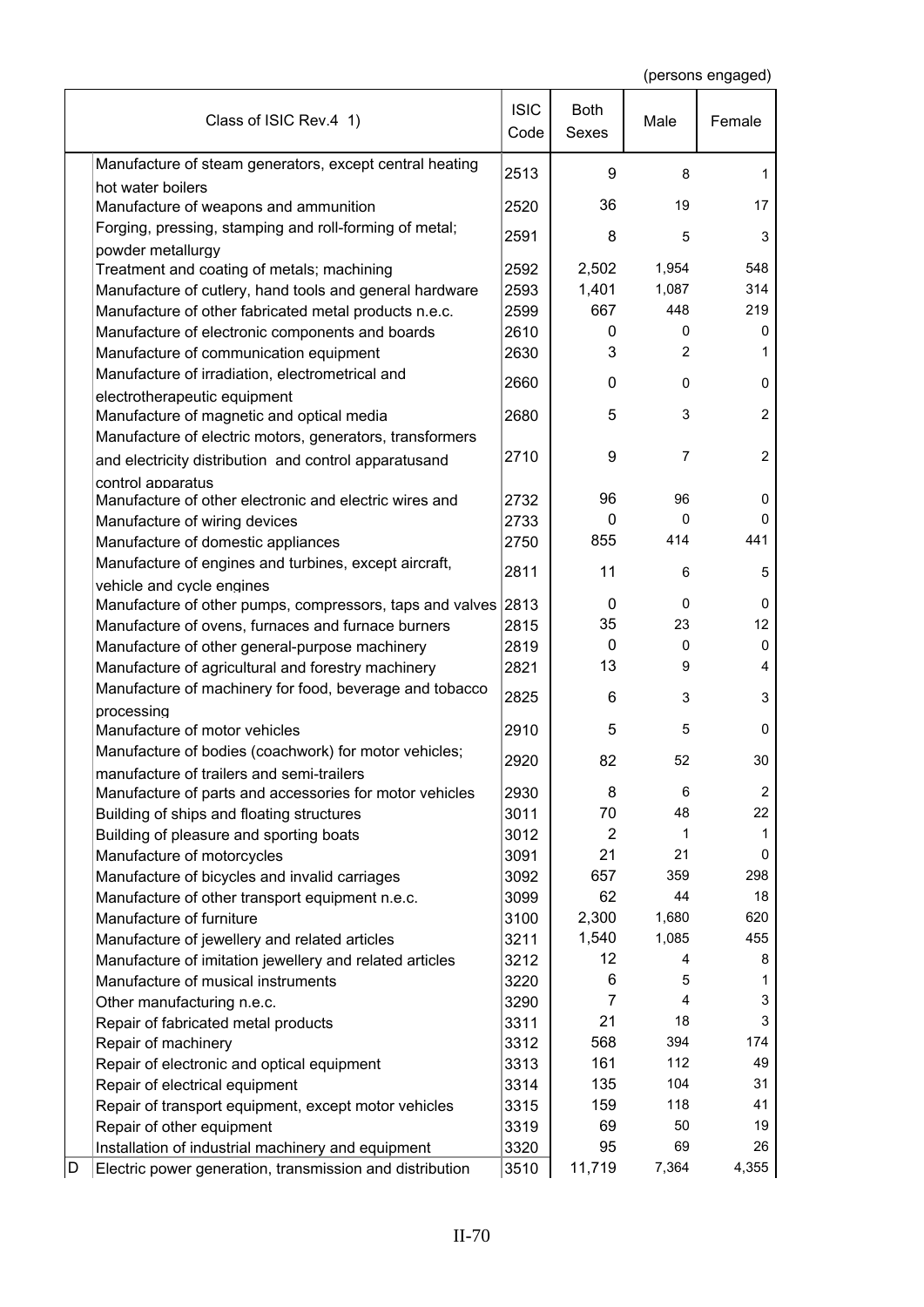|   | Class of ISIC Rev.4 1)                                                                       | <b>ISIC</b><br>Code | <b>Both</b><br>Sexes | Male           | Female         |
|---|----------------------------------------------------------------------------------------------|---------------------|----------------------|----------------|----------------|
|   |                                                                                              |                     |                      |                |                |
|   | Manufacture of gas; distribution of gaseous fuels through                                    | 3520                | 24                   | 16             | 8              |
|   | Steam and air conditioning supply                                                            | 3530                | 0                    | $\mathbf 0$    | 0              |
| E | Water collection, treatment and supply                                                       | 3600                | 792                  | 471            | 321            |
|   | Collection of non-hazardous waste                                                            | 3811                | 1,016                | 576            | 440            |
|   | Treatment and disposal of non-hazardous waste                                                | 3821                | 9                    | 5              | 4              |
|   | Materials recovery                                                                           | 3830                | $\mathbf 0$          | $\mathbf 0$    | 0              |
| F | Construction of buildings                                                                    | 4100                | 1,158                | 830            | 328            |
|   | Construction of roads and railways                                                           | 4210                | 135                  | 119            | 16             |
|   | Construction of utility projects                                                             | 4220                | 218                  | 167            | 51             |
|   | Construction of other civil engineering projects                                             | 4290                | 62                   | 20             | 42             |
|   | Site preparation                                                                             | 4312                | 12                   | 9              | 3              |
|   | <b>Electrical installation</b>                                                               | 4321                | 4                    | 4              | 0              |
|   | Plumbing, heat and air-conditioning installation                                             | 4322                | 0                    | 0              | 0              |
|   | Other construction installation                                                              | 4329                | 6                    | $\overline{2}$ | 4              |
|   | Building completion and finishing                                                            | 4330                | 0                    | $\mathbf 0$    | 0              |
|   | Other specialized construction activities                                                    | 4390                | $\overline{2}$       | $\overline{2}$ | 0              |
| G | Sale of motor vehicles                                                                       | 4510                | 59                   | 45             | 14             |
|   | Maintenance and repair of motor vehicles                                                     | 4520                | 4,664                | 3,617          | 1,047          |
|   | Sale of motor vehicle parts and accessories                                                  | 4530                | 495                  | 284            | 211            |
|   | Sale, maintenance and repair of motorcycles and related                                      | 4540                | 17,572               | 12,235         | 5,337          |
|   | parts and accessories<br>Wholesale on a fee or contract basis                                | 4610                | 841                  | 481            | 360            |
|   | Wholesale of agricultural raw materials and live animals                                     | 4620                | 1,244                | 758            | 486            |
|   | Wholesale of food, beverages and tobacco                                                     | 4630                | 323                  | 161            | 162            |
|   | Wholesale of textiles, clothing and footwear                                                 | 4641                | 93                   | 39             | 54             |
|   | Wholesale of other household goods                                                           | 4649                | 24                   | 22             | $\overline{2}$ |
|   | Wholesale of computers, computer peripheral equipment                                        |                     |                      |                |                |
|   | and software                                                                                 | 4651                | 5                    | 4              | 1              |
|   | Wholesale of electronic and telecommunications                                               | 4652                | 69                   | 33             | 36             |
|   | equipment and parts                                                                          |                     |                      |                |                |
|   | Wholesale of agricultural machinery, equipment and                                           | 4653                | 208                  | 133            | 75             |
|   | Wholesale of other machinery and equipment                                                   | 4659                | 285                  | 153            | 132            |
|   | Wholesale of solid, liquid and gaseous fuels and related                                     | 4661                | 145                  | 90             | 55             |
|   | Wholesale of metals and metal ores                                                           | 4662                | 379                  | 196            | 183            |
|   | Wholesale of construction materials, hardware, plumbing                                      | 4663                | 4,784                | 2,975          | 1,809          |
|   | and heating equipment and supplies<br>Wholesale of waste and scrap and other products n.e.c. | 4669                | 67                   | 33             | 34             |
|   |                                                                                              | 4690                | 27                   | 9              | 18             |
|   | Non-specialized wholesale trade                                                              |                     |                      |                |                |
|   | Retail sale in non-specialized stores with food, beverages<br>or tobacco predominating       | 4711                | 2,926                | 1,235          | 1,691          |
|   | Other retail sale in non-specialized stores                                                  | 4719                | 181,754              | 71,157         | 110,597        |
|   | Retail sale of food in specialized stores                                                    | 4721                | 13,056               | 4,417          | 8,639          |
|   | Retail sale of beverages in specialized stores                                               | 4722                | 11,001               | 3,511          | 7,490          |
|   | Retail sale of tobacco products in specialized stores                                        | 4723                | 324                  | 135            | 189            |
|   | Retail sale of automotive fuel in specialized stores                                         | 4730                | 5,803                | 2,742          | 3,061          |
|   | Retail sale of computers, peripheral units, software and                                     | 4741                | 2,832                | 1,640          | 1,192          |
|   | telecommunications equipment in specialized stores                                           |                     |                      |                |                |
|   | Retail sale of audio and video equipment in specialized                                      | 4742                | 876                  | 446            | 430            |
|   | Retail sale of textiles in specialized stores                                                | 4751                | 253                  | 86             | 167            |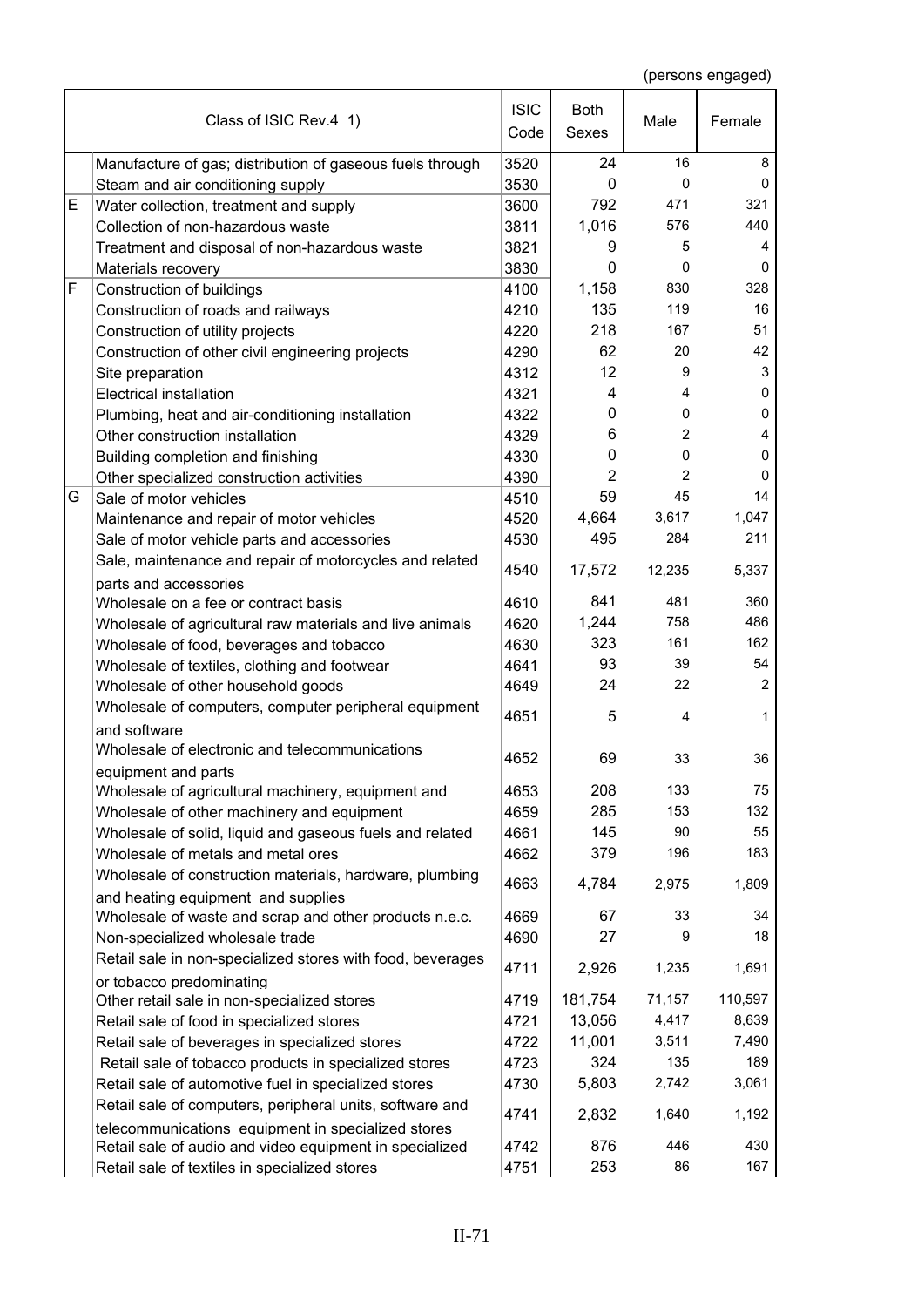|   | Class of ISIC Rev.4 1)                                                                                           | <b>ISIC</b><br>Code | <b>Both</b><br>Sexes | Male           | Female |
|---|------------------------------------------------------------------------------------------------------------------|---------------------|----------------------|----------------|--------|
|   | Retail sale of hardware, paints and glass in specialized                                                         | 4752                | 112                  | 42             | 70     |
|   | Retail sale of carpets, rugs, wall and floor coverings in<br>specialized stores                                  | 4753                | 66                   | 29             | 37     |
|   | Retail sale of electrical household appliances, furniture,<br>lighting equipment and other household articles in | 4759                | 2,738                | 1,190          | 1,548  |
|   | Retail sale of books, newspapers and stationary in                                                               | 4761                | 427                  | 171            | 256    |
|   | specialized stores<br>Retail sale of music and video recordings in specialized                                   | 4762                | 484                  | 224            | 260    |
|   | Retail sale of sporting equipment in specialized stores                                                          | 4763                | 652                  | 332            | 320    |
|   | Retail sale of games and toys in specialized stores                                                              | 4764                | 80                   | 30             | 50     |
|   | Retail sale of clothing, footwear and leather articles in<br>specialized stores                                  | 4771                | 3,824                | 1,223          | 2,601  |
|   | Retail sale of pharmaceutical and medical goods, cosmetic<br>and toilet articles in specialized stores           | 4772                | 6,039                | 2,531          | 3,508  |
|   | Other retail sale of new goods in specialized stores                                                             | 4773                | 3,211                | 1,555          | 1,656  |
|   | Retail sale of second-hand goods                                                                                 | 4774                | 389                  | 102            | 287    |
|   | Retail sale via stalls and markets of food, beverages and                                                        | 4781                | 3,905                | 927            | 2,978  |
|   | tobacco products<br>Retail sale via stalls and markets of textiles, clothing and                                 |                     |                      |                |        |
|   | footwear                                                                                                         | 4782                | 5,980                | 1,573          | 4,407  |
|   | Retail sale via stalls and markets of other goods                                                                | 4789                | 88                   | 29             | 59     |
|   | Retail sale via mail order houses or via Internet                                                                | 4791                | $\overline{c}$       | 1              | 1      |
|   | Other retail sale not in stores, stalls or markets                                                               | 4799                | $\overline{2}$       | $\overline{2}$ | 0      |
| н | Passenger rail transport, interurban                                                                             | 4911                | 3                    | 3              | 0      |
|   | Urban and suburban passenger land transport                                                                      | 4921                | 81                   | 53             | 28     |
|   | Other passenger land transport                                                                                   | 4922                | 1,006                | 688            | 318    |
|   | Freight transport by road                                                                                        | 4923                | 2,262                | 1,510          | 752    |
|   | Transport via pipeline                                                                                           | 4930                | 11                   | 6              | 5      |
|   | Sea and coastal passenger water transport                                                                        | 5011                | 0                    | 0              | 0      |
|   | Sea and coastal freight water transport                                                                          | 5012                | 110                  | 102            | 8      |
|   | Inland passenger water transport                                                                                 | 5021                | 149                  | 113            | 36     |
|   | Inland freight water transport                                                                                   | 5022                | 108                  | 104            | 4      |
|   | Passenger air transport                                                                                          | 5110                | 0                    | 0              | 0      |
|   | Freight air transport                                                                                            | 5120                | 0                    | $\mathbf 0$    | 0      |
|   | Warehousing and storage                                                                                          | 5210                | 746                  | 582            | 164    |
|   | Service activities incidental to land transportation                                                             | 5221                | 174                  | 119            | 55     |
|   | Service activities incidental to water transportation                                                            | 5222                | 115                  | 79             | 36     |
|   | Service activities incidental to air transportation                                                              | 5223                | 17                   | 15             | 2      |
|   | Cargo handling                                                                                                   | 5224                | 0                    | $\mathbf 0$    | 0      |
|   | Other transportation support activities                                                                          | 5229                | 209                  | 137            | 72     |
|   | Postal activities                                                                                                | 5310                | 8                    | 4              | 4      |
|   | Courier activities                                                                                               | 5320                | 0                    | 0              | 0      |
| I | Short term accommodation activities                                                                              | 5510                | 2,324                | 1,260          | 1,064  |
|   | Camping grounds, recreational vehicle parks and trailer                                                          | 5520                | 0                    | 0              | 0      |
|   | Other accommodation                                                                                              | 5590                | 13                   | $\overline{7}$ | 6      |
|   | Restaurants and mobile food service activities                                                                   | 5610                | 37,557               | 13,597         | 23,960 |
|   | Event catering                                                                                                   | 5621                | 3,603                | 2,390          | 1,213  |
|   | Other food service activities                                                                                    | 5629                | 60                   | 34             | 26     |
|   | Beverage serving activities                                                                                      | 5630                | 1,892                | 773            | 1,119  |
| J | Book publishing                                                                                                  | 5811                | 14                   | 8              | 6      |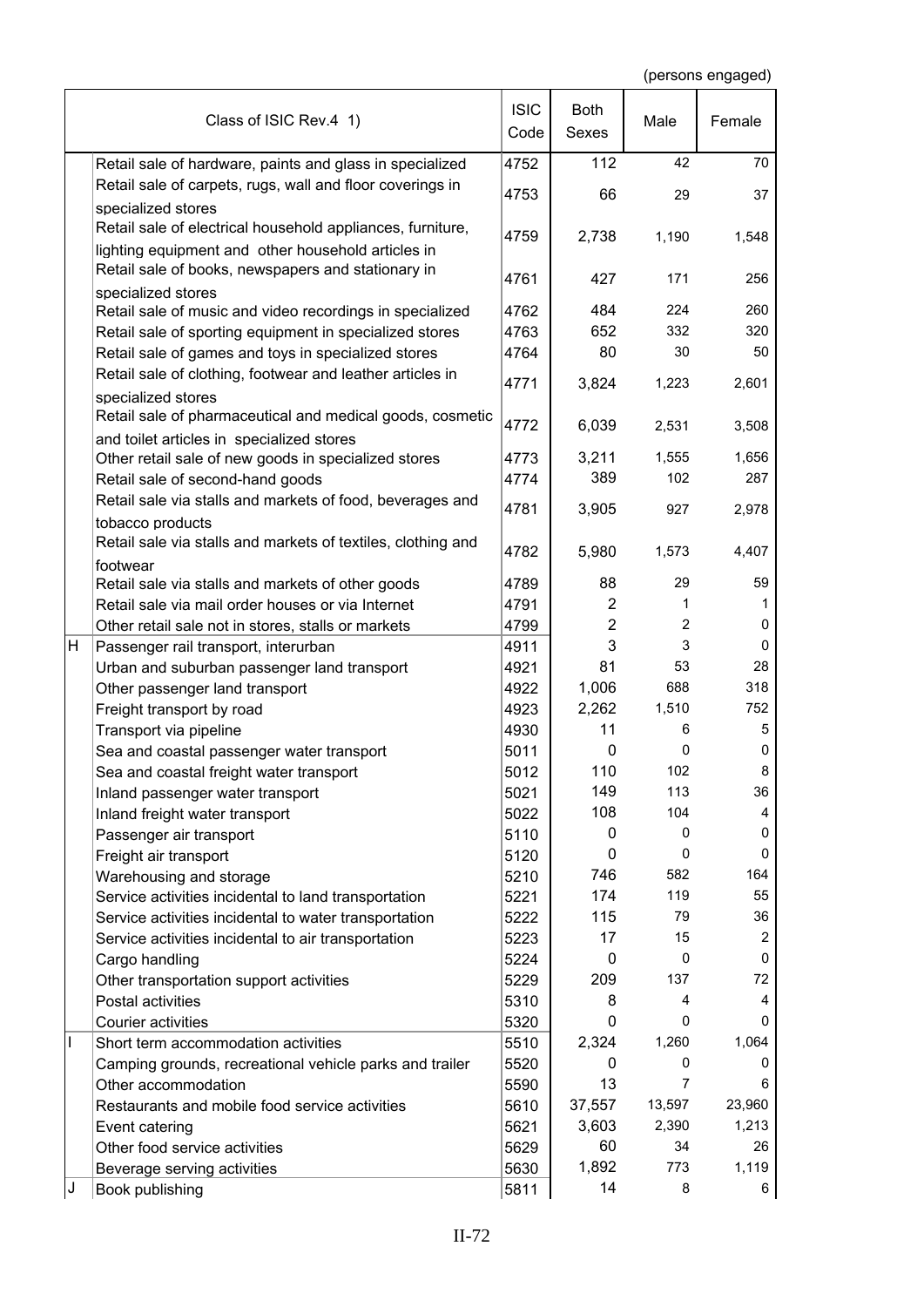|    | Class of ISIC Rev.4 1)                                                                  | <b>ISIC</b><br>Code | <b>Both</b><br>Sexes | Male           | Female         |
|----|-----------------------------------------------------------------------------------------|---------------------|----------------------|----------------|----------------|
|    | Publishing of directories and mailing lists                                             | 5812                | 19                   | 11             | 8              |
|    | Publishing of newspapers, journals and periodicals                                      | 5813                | $\mathbf{0}$         | 0              | 0              |
|    | Other publishing activities                                                             | 5819                | 8                    | 5              | 3              |
|    | Motion picture, video and television programme production                               | 5911                | 3                    | $\overline{2}$ | 1              |
|    | activities                                                                              |                     |                      |                |                |
|    | Motion picture, video and television programme post-                                    | 5912                | $\mathbf 0$          | 0              | 0              |
|    | production activities                                                                   |                     |                      |                |                |
|    | Motion picture, video and television programme distribution                             | 5913                | 3                    | 2              | 1              |
|    | activities                                                                              | 5914                | 14                   | 8              | 6              |
|    | Motion picture projection activities<br>Sound recording and music publishing activities | 5920                | 76                   | 62             | 14             |
|    | Radio broadcasting                                                                      | 6010                | 18                   | 13             | 5              |
|    | Television programming                                                                  | 6021                | 7                    | 7              | 0              |
|    | <b>Broadcasting activities</b>                                                          | 6022                | 39                   | 31             | 8              |
|    | Wired telecommunications activities                                                     | 6110                | 57                   | 37             | 20             |
|    | Wireless telecommunications activities                                                  | 6120                | 1,956                | 1,780          | 176            |
|    | Satellite telecommunications activities                                                 | 6130                | 6                    | 5              | 1              |
|    | Other telecommunications activities                                                     | 6190                | 351                  | 196            | 155            |
|    | Other information technology and computer service                                       | 6209                | $\overline{2}$       | $\overline{2}$ | 0              |
|    | Web portals                                                                             | 6312                | $\mathbf{0}$         | 0              | 0              |
|    | News agency activities                                                                  | 6391                | 11                   | 7              | 4              |
|    | Other information service activities n.e.c.                                             | 6399                | $\mathbf{0}$         | 0              | 0              |
| K. | Central banking                                                                         | 6411                | 0                    | 0              | 0              |
|    | Other monetary intermediation                                                           | 6419                | 2,068                | 1,602          | 466            |
|    | Activities of holding companies                                                         | 6420                | 4                    | 1              | 3              |
|    | Trusts, funds and similar financial entities                                            | 6430                | 22                   | 9              | 13             |
|    | <b>Financial leasing</b>                                                                | 6491                | 1                    | 0              | 1              |
|    | Other credit granting                                                                   | 6492                | 3,511                | 2,312          | 1,199          |
|    | Other financial service activities, except insurance and                                | 6499                | 3,677                | 1,585          | 2,092          |
|    | pension funding activities, n.e.c.                                                      |                     |                      |                |                |
|    | Life insurance                                                                          | 6511                | 0                    | 0              | 0              |
|    | Non-life insurance                                                                      | 6512                | 0                    | 0              | 0              |
|    | Administration of financial markets                                                     | 6611                | 0                    | 0              | 0              |
|    | Other activities auxiliary to financial service activities                              | 6619                | 1                    | 0              | 1              |
|    | Activities of insurance agents and brokers                                              | 6622                | $\mathbf{0}$         | 0              | 0              |
|    | Fund management activities                                                              | 6630                | 11                   | 5              | 6              |
| L  | Real estate activities with own or leased property                                      | 6810                | 28                   | 26             | $\overline{c}$ |
|    | Real estate activities on a fee or contract basis                                       | 6820                | 41                   | 26             | 15             |
| M  | Legal activities                                                                        | 6910                | 0                    | 0<br>0         | 0<br>0         |
|    | Accounting, bookkeeping and auditing activities; tax                                    | 6920                | 0<br>0               | 0              | 0              |
|    | Activities of head offices                                                              | 7010                |                      |                |                |
|    | Architectural and engineering activities and related                                    | 7110                | 9                    | $\overline{7}$ | $\overline{c}$ |
|    | technical consultancy<br>Research and experimental development on natural               | 7210                | 5                    | 3              | 2              |
|    | sciences and engineering                                                                |                     |                      |                |                |
|    | Research and experimental development on social                                         | 7220                | 3                    | 1              | 2              |
|    | sciences and humanities                                                                 |                     |                      |                |                |
|    | Advertising                                                                             | 7310                | $\overline{2}$       | 2              | 0              |
|    | Specialized design activities                                                           | 7410                | $\mathbf{0}$         | 0              | 0              |
|    | Photographic activities                                                                 | 7420                | 559                  | 343            | 216            |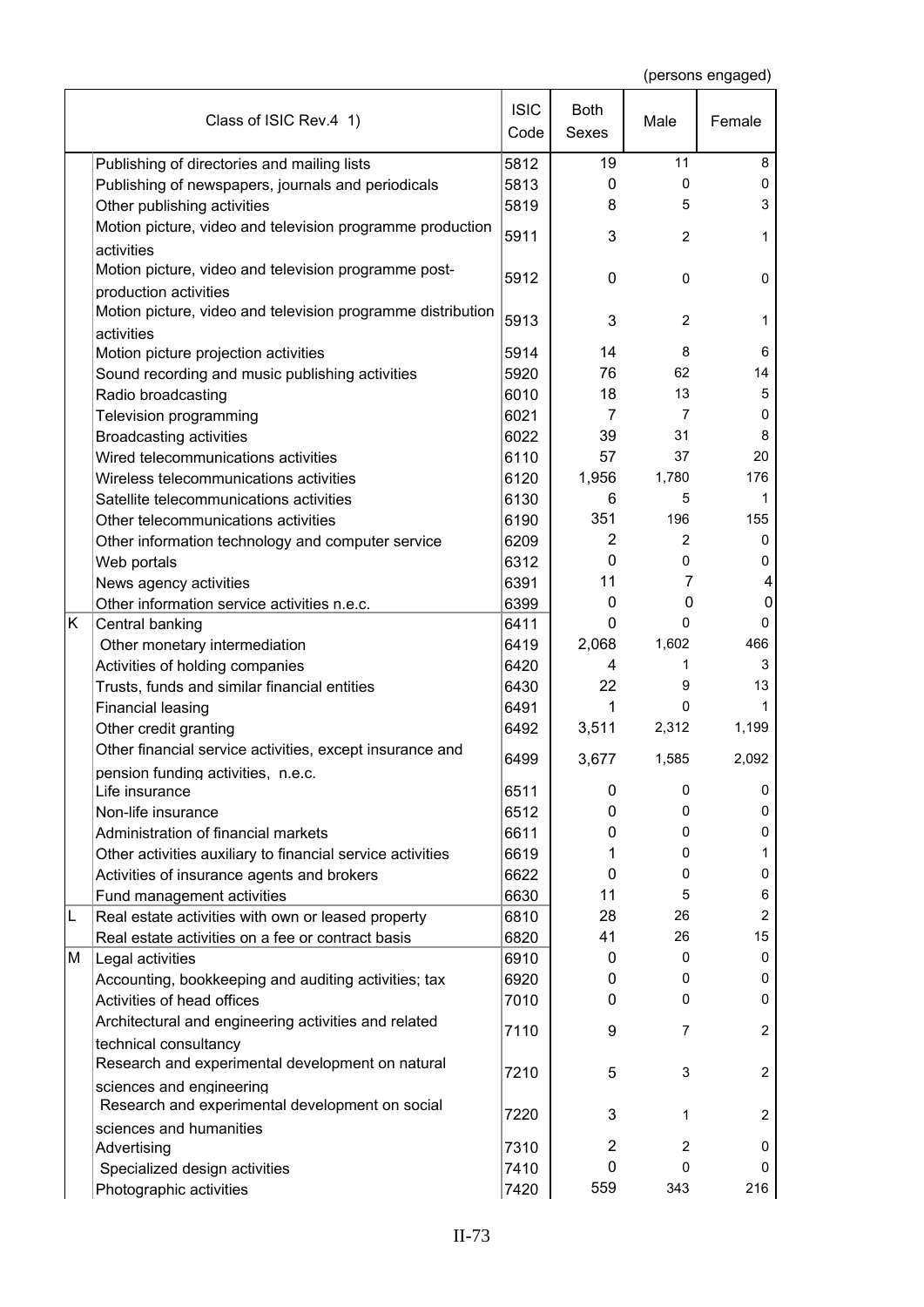|              | Class of ISIC Rev.4 1)                                                                                 | <b>ISIC</b><br>Code | <b>Both</b><br><b>Sexes</b> | Male           | Female |
|--------------|--------------------------------------------------------------------------------------------------------|---------------------|-----------------------------|----------------|--------|
|              | Other professional, scientific and technical activities n.e.c.                                         | 7490                | $\mathbf{0}$                | $\mathbf 0$    | 0      |
|              | Veterinary activities                                                                                  | 7500                | 75                          | 50             | 25     |
| N            | Renting and leasing of motor vehicles                                                                  | 7710                | 366                         | 249            | 117    |
|              | Renting and leasing of recreational and sports goods                                                   | 7721                | 8                           | 5              | 3      |
|              | Renting of video tapes and disks                                                                       | 7722                | 947                         | 401            | 546    |
|              | Renting and leasing of other personal and household                                                    | 7729                | 3,750                       | 2,671          | 1,079  |
|              | Renting and leasing of other machinery, equipment and                                                  | 7730                | 5,318                       | 3,881          | 1,437  |
|              | tangible goods<br>Leasing of intellectual property and similar products, except                        |                     |                             |                |        |
|              |                                                                                                        | 7740                | 6                           | 3              | 3      |
|              | copyrighted works<br>Activities of employment placement agencies                                       | 7810                | 6                           | $\overline{2}$ | 4      |
|              | Other human resources provision                                                                        | 7830                | 0                           | 0              | 0      |
|              | Travel agency activities                                                                               | 7911                | 6                           | 4              | 2      |
|              | Tour operator activities                                                                               | 7912                | 10                          | 9              | 1      |
|              | Other reservation service and related activities                                                       | 7990                | 13                          | 4              | 9      |
|              |                                                                                                        |                     | 77                          | 67             | 10     |
|              | Private security activities                                                                            | 8010                | 1                           | 1              | 0      |
|              | Security systems service activities                                                                    | 8020                | 0                           | 0              | 0      |
|              | Combined facilities support activities                                                                 | 8110                |                             | 0              | 1      |
|              | General cleaning of buildings                                                                          | 8121<br>8130        | 1<br>0                      | 0              | 0      |
|              | Landscape care and maintenance service activities<br>Combined office administrative service activities |                     | 0                           | 0              | 0      |
|              |                                                                                                        | 8211                |                             |                |        |
|              | Photocopying, document preparation and other specialized<br>office support activities                  | 8219                | 377                         | 211            | 166    |
|              | Packaging activities                                                                                   | 8292                | 0                           | 0              | 0      |
|              | Other business support service activities n.e.c.                                                       | 8299                | 0                           | 0              | 0      |
| O            | General public administration activities                                                               | 8411                | 20                          | 11             | 9      |
|              | Regulation of the activities of providing health care,                                                 |                     |                             |                |        |
|              | education, cultural services and other social services,                                                | 8412                | 0                           | $\mathbf 0$    | 0      |
|              | excluding social security                                                                              |                     |                             |                |        |
|              | Public order and safety activities                                                                     | 8423                | 302                         | 301            | 1      |
|              | Compulsory social security activities                                                                  | 8430                | 0                           | $\mathbf 0$    | 0      |
| $\mathsf{P}$ | Pre-primary and primary education                                                                      | 8510                | 53,827                      | 33,381         | 20,446 |
|              | General secondary education                                                                            | 8521                | 15,835                      | 10,722         | 5,113  |
|              | Technical and vocational secondary education                                                           | 8522                | 555                         | 407            | 148    |
|              | Higher education                                                                                       | 8530                | 8,924                       | 6,366          | 2,558  |
|              | Sports and recreation education                                                                        | 8541                | 19                          | 11             | 8      |
|              | Cultural education                                                                                     | 8542                | 46                          | 25             | 21     |
|              | Other education n.e.c.                                                                                 | 8549                | 2,213                       | 1,471          | 742    |
|              | Educational support activities                                                                         | 8550                | 75                          | 44             | 31     |
| Q            | Hospital activities                                                                                    | 8610                | 1,227                       | 782            | 445    |
|              | Medical and dental practice activities                                                                 | 8620                | 784                         | 538            | 246    |
|              | Other human health activities                                                                          | 8690                | 7,785                       | 4,314          | 3,471  |
|              | Residential nursing care facilities                                                                    | 8710                | 0                           | 0              | 0      |
|              | Residential care activities for mental retardation, mental                                             | 8720                | 0                           | 0              | 0      |
|              | health and substance abuse                                                                             |                     |                             |                |        |
|              | Residential care activities for the elderly and disabled                                               | 8730                | 0                           | 0              | 0      |
|              | Other residential care activities                                                                      | 8790                | 341                         | 161            | 180    |
|              | Social work activities without accommodation for the elderly<br>and disabled                           | 8810                | 0                           | 0              | 0      |